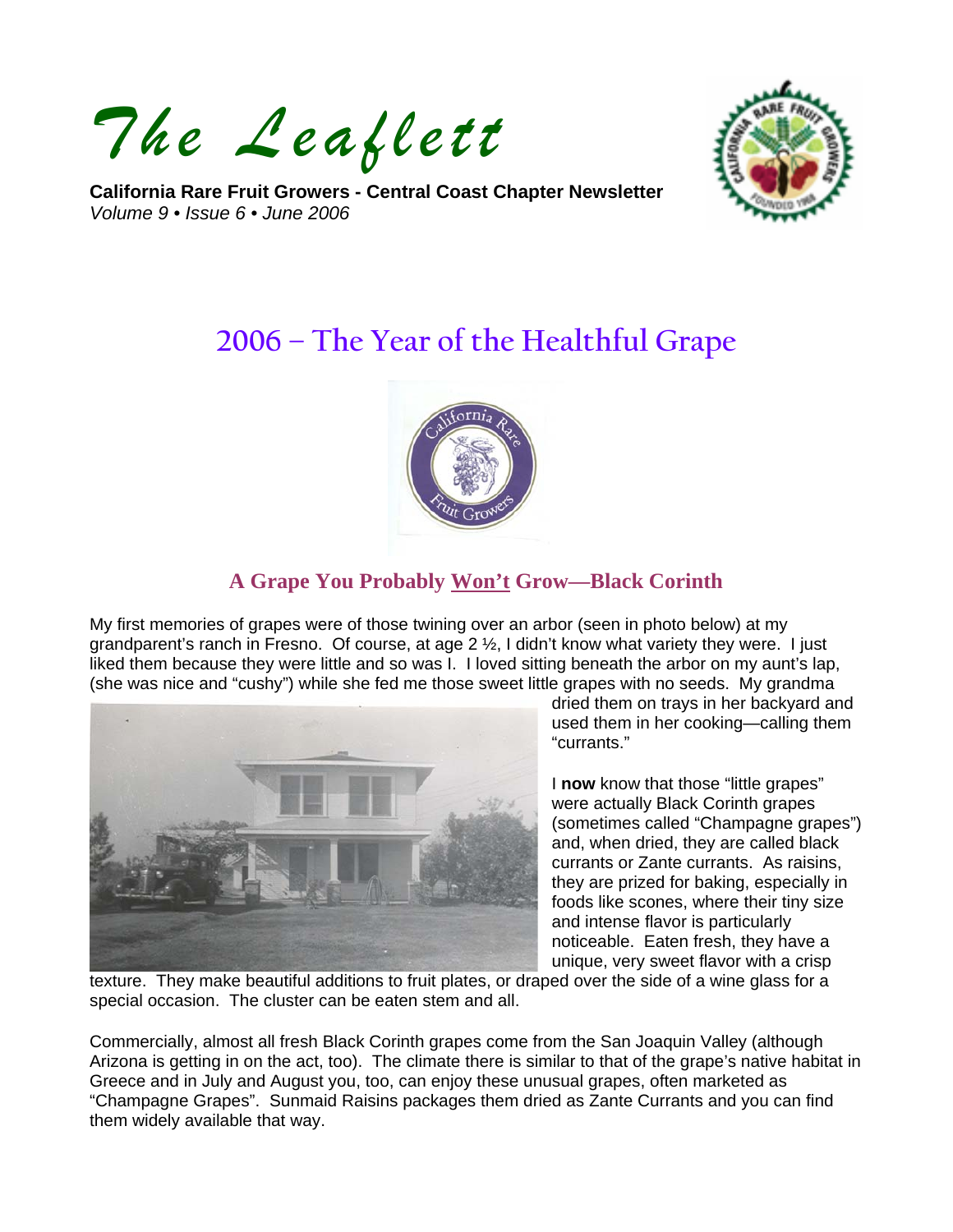So why wouldn't you, as an intrepid "rare" fruit grower want to grow this **different** grape? In two words I'll tell you why—powdery mildew! Here on the Central Coast, mildew is a problem with all grapes, but the Black Corinth is especially susceptible to it—as well as all the other Vitis vinifera diseases such as downy mildew and black rot! North SLO County residents might have better luck—they enjoy some of those same warm summer days that San Joaquin Valley residents do—but those of us with distinct marine influence will have a serious fight on our hands to control the diseases. These grapes do not like moisture in the air!



But, some of you will insist and persist. After all, no fruit is "rare" in its natural environment! Not only that,

you have the perfect arbor for just such a vine and a little child waiting for you to pop a cute grape cluster into his/her mouth.

Meanwhile, try this recipe from the Sunmaid Raisin website. Maybe you will find a "little" person to share it with and create your own memories of this raisin grape!

#### **Sunmaid Breakfast Rollup**

#### **Ingredients**

- 1 (8 oz.) container strawberry cream cheese
- 1 tablespoon strawberry jam
- 1 cup frozen mixed berries thawed
- 1-1/2 cups Sun-Maid Zante Currants
- 4 fajita size flour tortillas
- 2 tablespoons vegetable oil divided

Powder sugar

*Directions:* 

**COMBINE** cream cheese, jam, thawed berries and currants in a medium mixing bowl. Stir thoroughly.

**SPOON** 1/4 of mixture onto the middle of one tortilla, roll the tortilla tightly and lay seam side down. **REPEAT** to make four roll-ups.

**HEAT** 1 tablespoon oil in a frying pan over medium heat, and place roll-ups in it seam side down.

**FRY** for 1 to 2 minutes on each side until golden brown, turning so all sides brown evenly. Use tongs to remove from pan.

**PLACE** roll-ups on paper towels to drain.

**HEAT** remaining oil over medium heat and cook remaining two roll-ups.

**SPRINKLE** each roll-up with powdered sugar.

**SERVE** warm.

This makes 4 servings.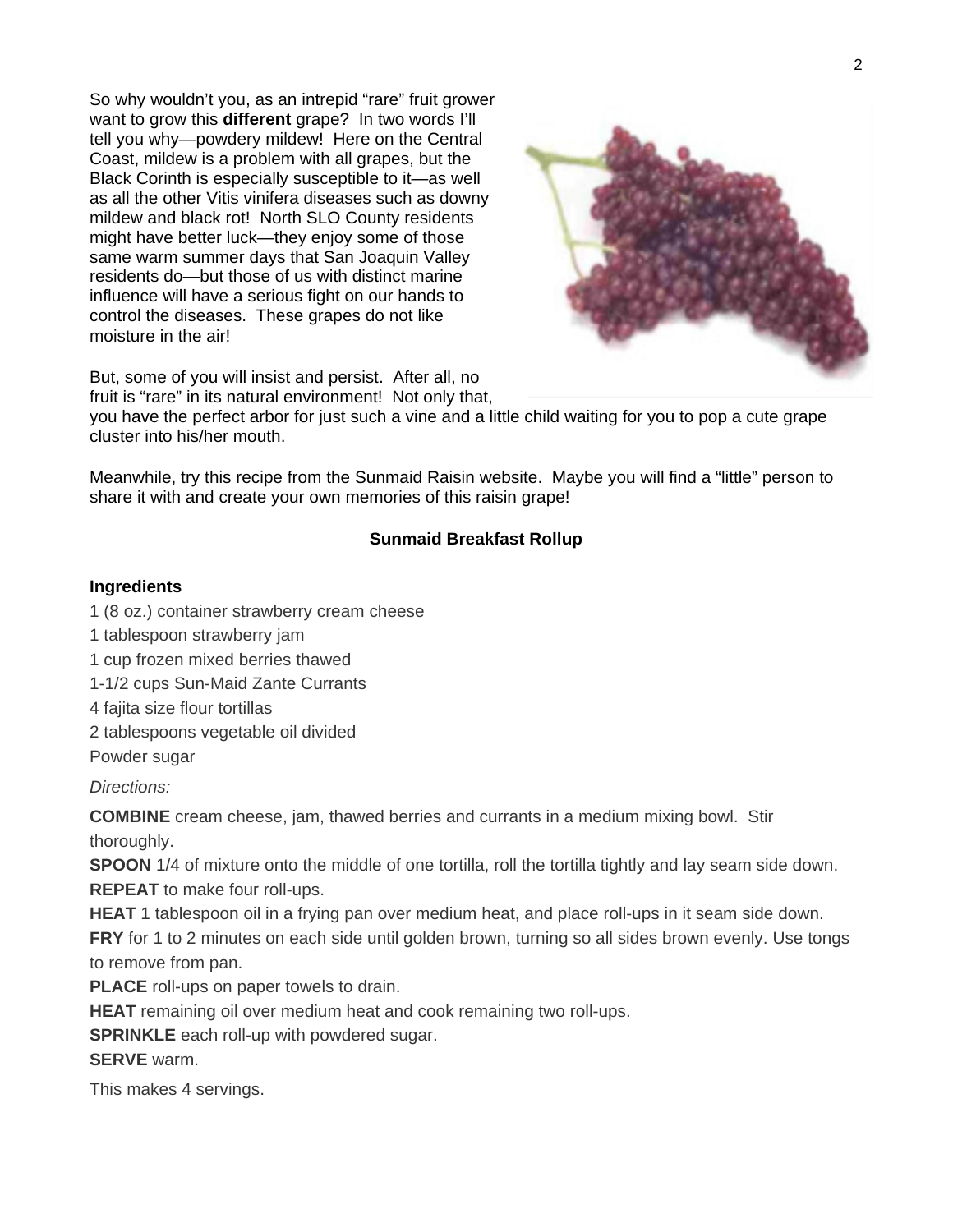# **May Meeting**

If you were one of the 48 people that found your way to the home, orchard, and "secret garden" of Bob Simola in Templeton on May 13, you will probably find yourself in the fabulous photo below- taken that day by Paul Moyer. Those who made the drive were treated to seeing Bob's wide variety of fruit trees which include quince, figs, Feijoas, apricots, peaches, plums, pears, apples, oranges, sugarberry and honey berry! He also has a half acre of grapes and several olive trees! After a short lesson on thinning, those in attendance actually got to **do** some thinning of Bob's quince! Besides enjoying the fruit trees and rare fruit, they also got to see his beautiful iris, California Poppies and a spectacular black locust in full bloom! Bob's garden is on the list of official CRFG Tour stops for our Festival of Fruit meeting in September. So, if you didn't get a chance to see his secret garden before the rest of the world—you still won't lose out! Be sure to add it to your "must see" list—you won't be disappointed!



## Festival of Fruit 2006

This event promises to be spectacular! If you have access to a computer, visit our website for the latest updates on events and speakers: [http://www.crfg-central.org/2006\\_Festival/festival\\_2006\\_home.htm](http://www.crfg-central.org/2006_Festival/festival_2006_home.htm). As of 3:45 PM on Tuesday, June 1, 637 people had already accessed the Festival information page. Art DeKleine and his assistants, John and Choung Crowe, Evelyn Ruehr, Pet and Marv Daniels, Dick Pottratz, and Bob Tullock have done an incredible job on getting that site up and running. It isn't too late to join in—meetings are held at the **Pismo Prime Outlet** on **Tuesday, June 13, and July 11, from 5 pm to 8 pm**.

For those of you who aren't able to access the internet, here is a teaser to get you excited. It is a list of speakers for the Festival of Fruit. There is something for everyone here!

### **Friday**

Secretary A.G. Kawamura, California Department of Food and Agriculture -- Welcome and Keynote Address

Dr. John DeVincenzo - Orthodontist and Gopher Glen Commercial Fruit Orchard -- "Healthy Fruit and Healthy People"

Phil Forsline - USDA and Cornell University, New York -- "Apple genetics and Disease Resistance"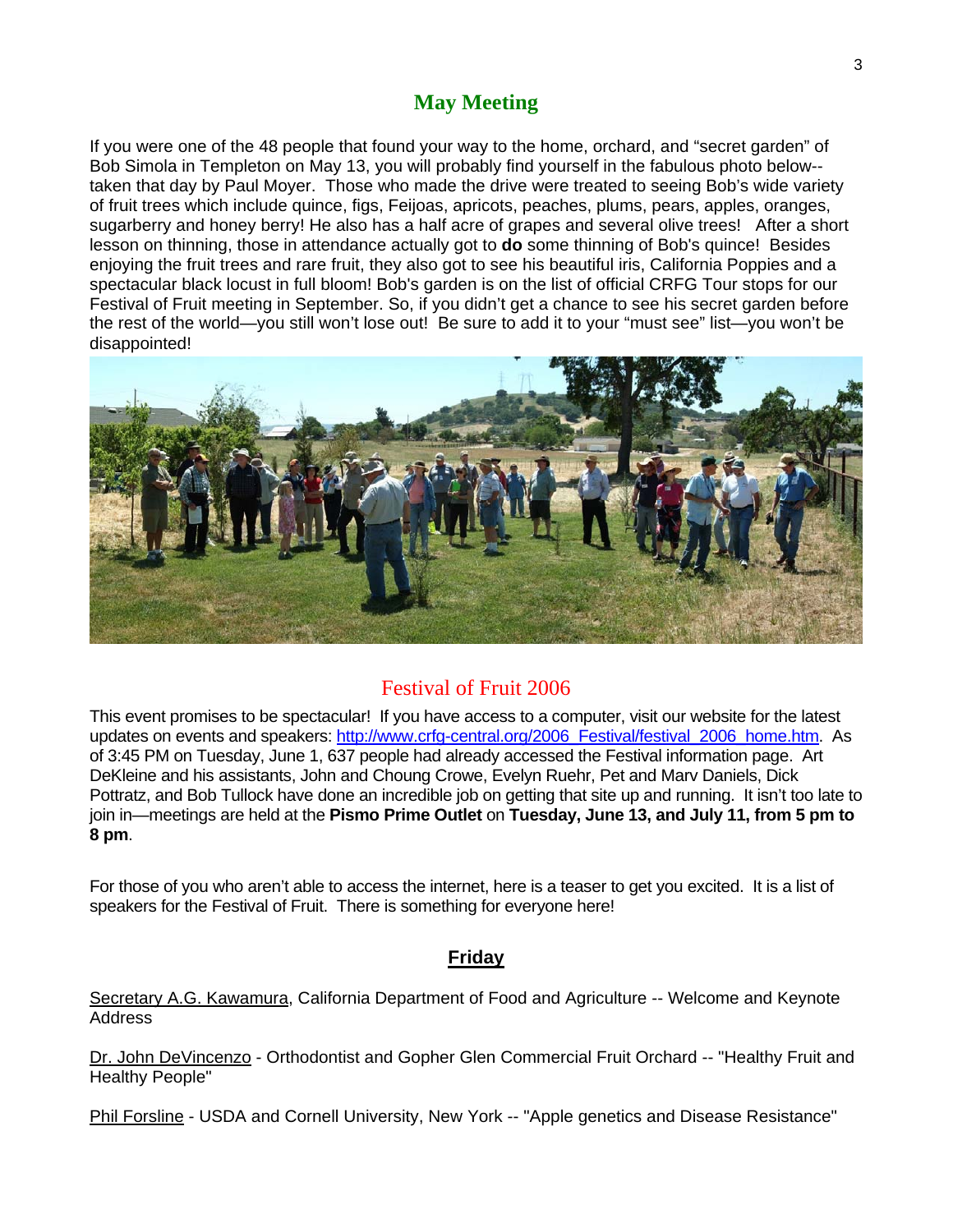Markku Hakkinen, Banana Research Scientist, Helsinki University and Botanic Garden, Finland -- "Rare and Wild Banana Species and Varieties"

Dr. O. Robert Noyes - Retired, Food Science Department, Cal Poly San Luis Obispo -- "A Sensory Experience with Wine"

#### **Saturday**

Wilbur Shigehara - Retired Meteorologist, San Diego -- "Weather Essentials for the Rare Fruit Grower - Microclimates in your Backyard"

Dan Lassanske - Cal Poly, Environmental Horticulture -- "Propagating the Hard to Propagate"

Tom Spellman - Dave Wilson Nursery -- "Delicious Fruits in your Future"

Steve Veyna - Orange County Nursery, "Persimmons and Pomegranates for your Back Yard Orchard"

Manuel Jimenez - Tulare County Farm Advisor -- "Specialty Crops for California"

Jerry Sortomme - Santa Barbara Community College Horticulture, Retired -- "In Search of the Ancient Parra Grande Grapevine"

Lucienne Grunder - Chestnut grower, La Grange -- "The Joy of Growing Chestnuts"

Steve McShane - McShane Nursery, Salinas -- "Basic Soil Science and Pasaflora Propagation"

Bob Kerwin - Hancock College Instructor -- "Home Wine Making 101"

Dr. Charlie Crabb - Dean, College of Agriculture, Chico State University -- "Pocket Gophers"

Dr. Greg Partita - Cal Poly Pomona -- "Avocado Training and Pruning"

Dr. Lisa Nicholson, Nutritional Science Professor, Cal Poly San Luis Obispo -- "Good Nutrition and Rare Fruits"

Dr. David Ramming, USDA Scientist, Kearney -- "Grape Breeding and Grape Diseases"

Dr. Tom Neuhaus, Food Science Department, Cal Poly San Luis Obispo -- "Chocolate- A Rare Fruit"

Jay Ruskey - Calimoya, Goleta and Former Co-Chair and CRFG Board Member -- "Vermiculture"

Todd Kennedy - San Francisco - CRFG Member -- "Four Grape Species for the Grape Grower"

Julie and Paul Frink - Orange County CRFG - "Avocado Grafting" Martin Settevendemie - Deputy Ag Commissioner, SLO County - "Glassy Wing Sharp Shooter and a Partnership with CRFG"

Franklin Laemmlen - Retired UC Extension, Santa Barbara County -- "The Fruit Detective speaks on Diseases and Pests"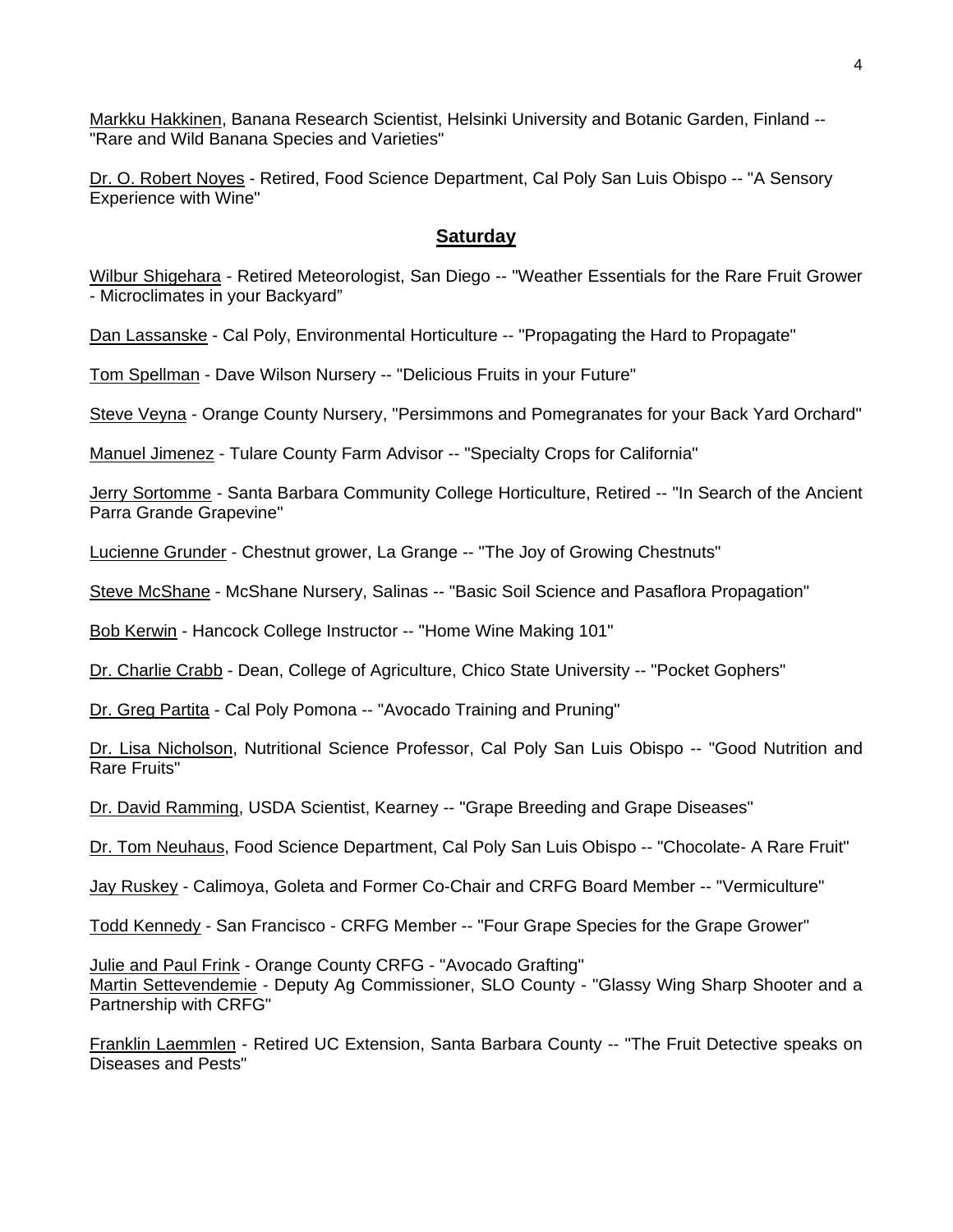## **Mind Your Garden Manners**

by Hallie M. Barrow

These are the days of garden pilgrimages and some garden hosts are near nervous wrecks after a group has departed. Here are some suggestions.

1. Never wear high heels when you visit a garden.

2. Unless the garden has been opened to the public, phone or write for an appointment. If it is for a group, state how many and their

particular interests. If you are taking box lunches, ask it there is a place to eat and be sure to leave it spotless.

3. Avoid pulling blossoms or touching plants. I will remember the dismay of one garden host when some know-it-all broke off iris seed pods, saying, "I never let an iris go to seed." Those pods meant years of patient work for the gardener who was carrying on a hybridizing program.

4. Permission to visit the garden does not include a ramble through the house.

5. Do not ask for seeds, slips, or plants, especially if there is a group. The host almost has to ask if others want them, and nearly always, they all do.

6. Do not leave a trail of peanut hulls, gum or candy wrappers, discarded cigarettes or other litter.

7. If there are paths, stay on them to avoid trampling plants, basins, and grass plots. Close gates you found shut and do not break overhanging branches.

8. Take your own notebook and pencil, so you need not bother your host for them. The same goes for drinking cups, matches, and Kleenex.

9. Ask permission before taking pictures and don't delay the pilgrimage with your photography. Consider your host's time.

10. Never take a dog. Be prepared with an umbrella if it looks like rain. You will need rubbers possibly, if only the ground is damp, for your own protection and for your host's garden.

11. Use tact, and be kind. Do not declare loudly "I wouldn't give that stuff space in MY garden." Do not correct your host on the names on the plants. You are there as a guest.

*(Reprinted from "Flower and Garden magazine for May 1972 and later the August 1974 CRFG Newsletter.* Contributed by Frank Raco)



As you can see by the photo above, taken by Joe Sabol in November 2005 at the Flax Farm, OUR well-behaved group already knows all these rules!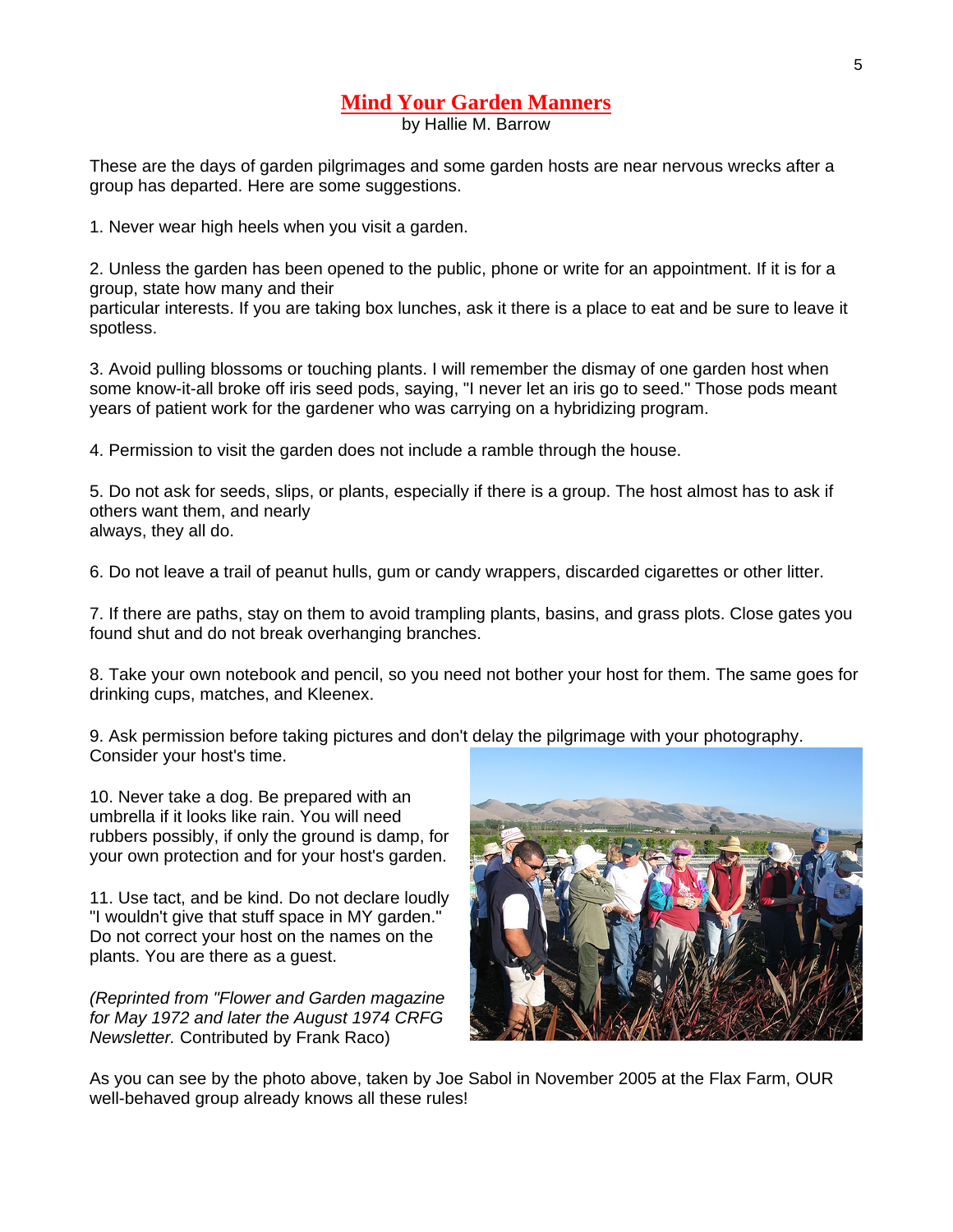## Community Orchard News

Joe Sabol spent some time in our CRFG/Cal Poly orchard over the Memorial Day weekend. He watered all the new trees, chopped a few tall weeds, cut poison oak, surveyed the deer damage and he thinks we have some wild pigs going through the mulch looking for mushrooms!

He will ask the Cal Poly Crops Unit Crew Boss to get us some help in the orchard very soon to:

- 1. Tighten up fences.
- 2. Fix all busted drip lines.
- 3. Extend drip to the new trees.
- 4. Weed control.
- 5. Chip the prunings.

**You** can help in the orchard any time—but there are no parking fees on the campus on the weekend. Weeds are always available for your pulling/chopping pleasure!

#### **Potting Party**

**We need a strong propagation team!** Please meet on **Sunday, June 4, at 1 PM,** at the Crops Unit. Bob said, "If 20 people show to pot up the new grape plants we can get it all done in one day and nobody will need to work too hard! The Cal Poly Compost Project has donated the potting mix in return for a small complimentary ad in our Festival Program.

#### **Announcements**

**Welcome to Our New Chapter Colleagues:** Sally Reynolds, Priscilla Mikesell, and Florence Jones.

**Join the Parent Organization:** Many of our chapter colleagues are members of the Parent association and, for those of you who aren't, perhaps you **should** consider joining. With parent organization membership you receive a wonderful color magazine, *The Fruit Gardener***,** filled with great articles on fruit growing, news, many chapter activities and contacts. Dues are **\$30 annually** or **3 years for \$87**. Membership applications are available from **Joe Sabol**. Call him at **544-1056** if you can't find him at a meeting.

**Home Gardening Symposium:** Saturday, June 17 from 8:30 AM to 4 PM at the SLO Vet's Hall. Registration fee is only \$35 and includes a continental breakfast, lunch, many workshops, and a gift plant! WOW! There will be speakers, workshops, displays, food, surprises and fun for all. Call the SLO Helpline for more information and a registration form at *(805) 781-5939.* 

**Seminar on Asian Citrus Psyllid and Huanglongbing (Citrus Greening Disease):** "This seminar will discuss the basic biology, damage potential, and detection methods for the Asian citrus Psyllid, *Diaphorina citri* and the bacterium that the Psyllid vectors that causes Huanglongbing (citrus greening disease), a devastating disease of citrus. The seminar will be held in three locations in June (see below). The Psyllid is established throughout citrus growing regions of Florida. Greening disease was discovered in Florida in 2005 and so the risk of the vector and the disease arriving in California has greatly increased. Guest speaker Dr. Michael Rogers from the University of Florida will present information on both the Psyllid and the disease. To learn more about this pest and help prevent its establishment in California, please attend one of the seminar sessions: **Sacramento** - **Monday, June 26, 2006, 1:00 p.m.–3 p.m.**; **Tulare - Wednesday, June 28, 2006, 10:00 a.m.–noon; Ventura - Thursday, June 29, 2006, 9:00 a.m.-11:00 a.m.**"For more information, contact Beth Grafton-Cardwell at *559-646-6591.*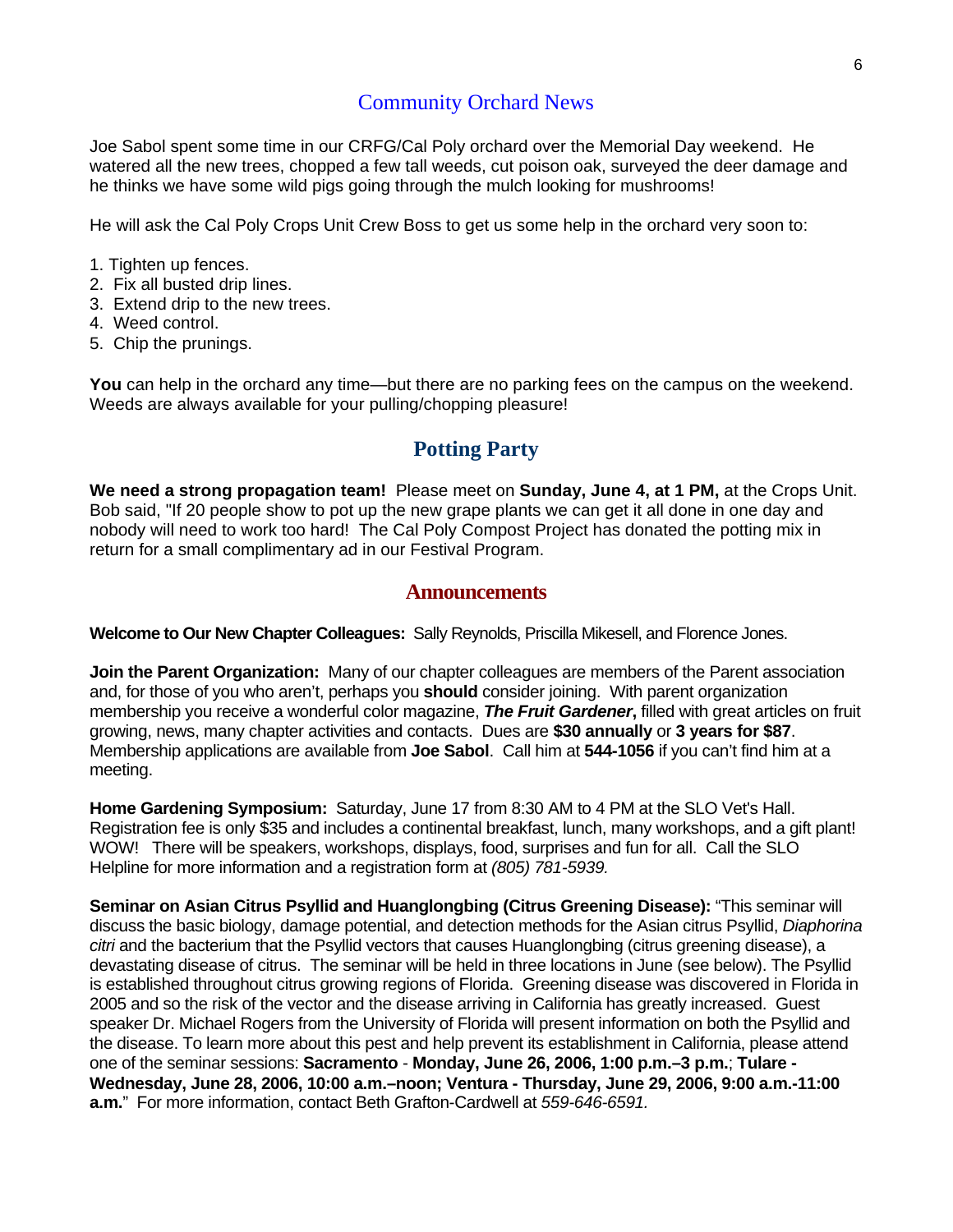**Free SPREADING Bamboo:** Jenny Weaver says: "I have approximately 40' long x 2' wide x 8' tall of spreading bamboo in my yard that I want removed. You will LOVE it if you plant it in a restricting container. I have a love-hate relationship with it! I love its color and the screen that it provides. I hate that it pops up 20' away in paths and other garden beds. It can't be put in the green waste because it is "uncompostable". It's YOURS for FREE! You just have to dig it up and haul it away! Call Jenny Weaver, cell (805) 440-0366 for arrangements."

## Calendar of Meetings – 2006

Meetings are held the **second Saturday** of the month and begin at **1:30 PM** unless otherwise indicated. Bring a friend, car pool, and, for most meetings, **bring a chair** for all in your party. Pet Daniels suggests we bring our own bottled water to drink, too. What fun it is to be a member of CRFG!

**June 10—Wildwood in Arroyo Grande—**Jane and George Roach will host. **This meeting starts early!** We will begin promptly at **NOON**, with a **FREE** BBQ lunch. Our hosts will provide the hot dogs and all the "fixin's" but you must bring your own cold drink. If you prefer not to eat hot dogs, please bring a sandwich. Bob Tullock will begin the business meeting promptly at 1:15 p.m. and then Pet Daniels and Joe Sabol will give a major update on Festival Planning! Evelyn Ruehr will have Festival Registration Forms for you to complete at the meeting and we suggest you NOT use the internet website to register! Please bring a check and register for the Festival at this meeting and we will answer all questions! We hope to have all of our members and many guests register for this big event in September! It is already on your calendar and we are expecting a crowd!

After the business meeting, we will enjoy a practical and memorable "Orchard Development" planning session for a community orchard on a north facing hillside! We will also do some "June Pruning" so bring your pruners. Other things to bring: sunscreen, a hat, a notebook, and pen or pencil. If you have a picnic blanket, please bring that along, too.

Larry Hollis has donated 53 assorted plants that will be raffled for this meeting consisting of citrus, macadamia, Pasaflora, chestnuts, chili manzana, poha, white sapotes, grapes, dates, apples, pears, etc. Marv Daniels promises that this raffle will be different than any we have had before. Bring a few dollars and take home a plant or two!

**Finally**, parking will be different from our normal meetings. We will park in a parking lot and then car pool to the meeting/BBQ location inside the Wildwood Community. **See directions to the parking lot below.** Special note: If you arrive after 12:20 p.m. the car pool process will be ending, so, please go to the main gate of the Wildwood Gated Community and go to the gatehouse kiosk. Call the Clubhouse using the keypad (three numbers) and we will answer, and help you to find a parking spot so you can walk to the BBQ gathering area at the Clubhouse. Parking is limited inside the community. **Bring these directions with you on Saturday, June 10th.** Stay calm--look for our CRFG signs and happy faces!!

**Directions to the June Meeting:** From the north or south on 101, go to Arroyo Grande and exit Grand Ave. Go east through the Village of Arroyo Grande, through three (3) traffic lights, passing under a pedestrian bridge, heading towards Lopez Lake (approximately  $\frac{3}{4}$  mile). At the stop sign where Grand Ave. (Hwy 227) bears left, and Lopez Lake turns right, make a sharp right, (almost a U-Turn) onto the street beside the Bus Barn. Look for the shopping bag sign with CRFG and balloons at the corner on your right. This small street will take you to the parking lot adjacent to the soccer field (look for another CRFG sign). You will park here and carpool to the meeting. Car pooling from this point is essential. If your vehicle will carry others, you can help by loading up others in your vehicle. Your vehicle will be OK parked here if you ride with someone else. Directions to the meeting location